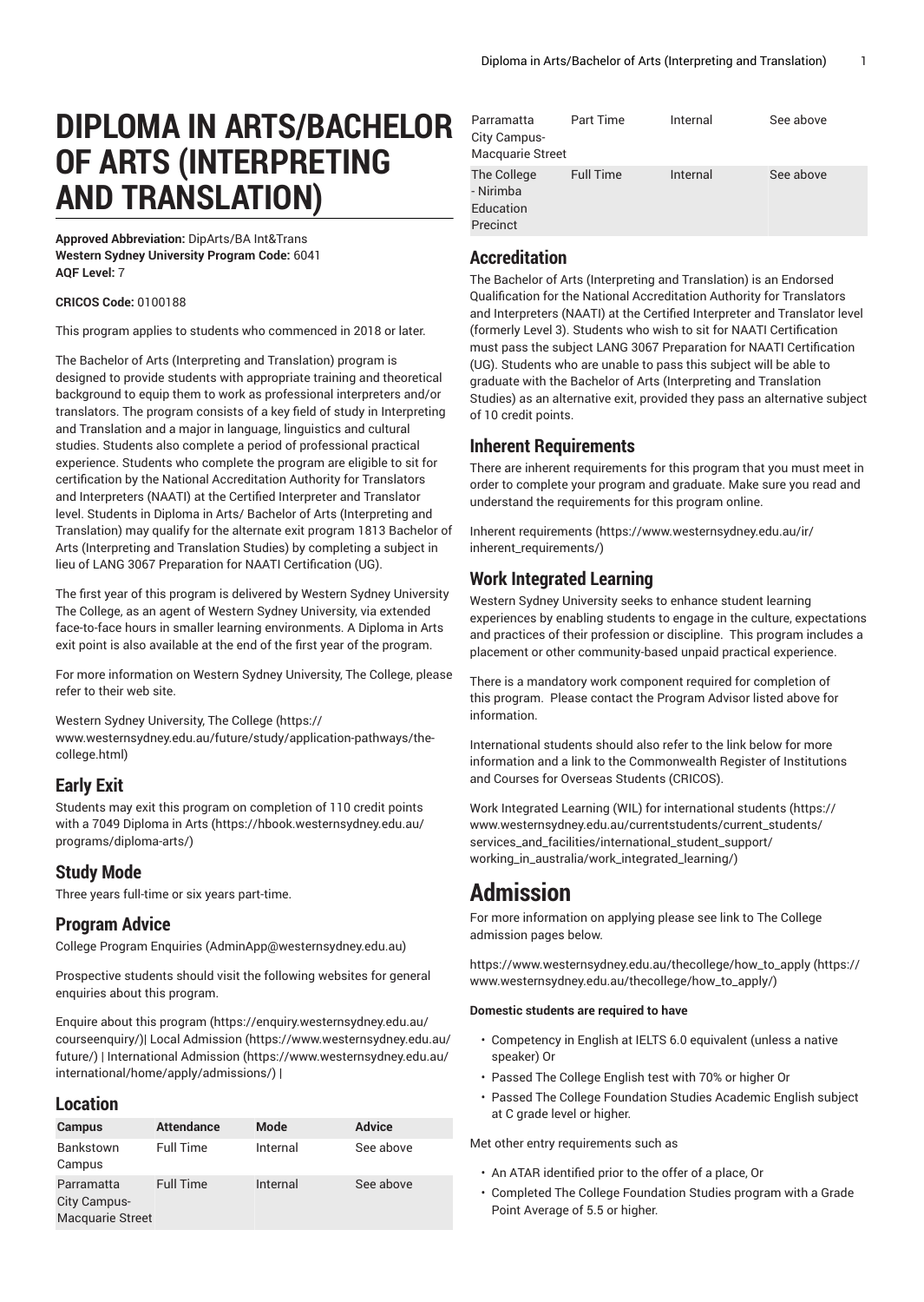### **International students must satisfy one of the following language requirements**

- IELTS 6.0 with a minimum 5.5 in each sub band Or
- Completed the College EAP 4 program with a 50% pass Or
- Passed The College English test with 70% or higher Or
- Passed The College Foundation Studies Academic English subject at C grade level or higher for which advanced standing can be applied for.

Academic Entry Requirements vary according to country of origin. However, in general

- Completion of Year 12 or its equivalent is the minimum entry requirement Or
- Completed The College Foundation Studies program with a Grade Point Average of 5.5 or higher.

# **Program Structure**

Qualification for this award requires the successful completion of 270 credit points which include the subjects listed under the recommended Sequence tab. Students must also complete a minimum of 60 credit points at Level 3.

# **Western Sydney University The College subjects**

**Bankstown, Parramatta City and Nirimba (The College subjects only)**

Please note that all campuses may not have intakes each year.

- Students must pass all College Preparatory subjects before progressing to the Year 2 subjects.
- Students must pass at least 70 credit points of University level subjects in Year 1 before progressing to the Year 2 subjects.

**In order to ensure that Bachelor of Arts students meet the program requirements, all students must seek advice from their Academic Program Advisor when transitioning to the second year of their program.**

Qualification for this award then requires the successful completion of a further 160 credit points with no less than 60 credit points at Level 3.

## **Western Sydney University subjects**

#### **Parramatta Campus**

#### **Interpreting and Translation Pool**

Students must complete 60 credit points from the Interpreting and Translation pool.

| <b>Subject</b>   | Title                              | <b>Credit</b><br><b>Points</b> |
|------------------|------------------------------------|--------------------------------|
| <b>LANG 2014</b> | <b>Community Translation (UG)</b>  | 10                             |
| <b>LANG 2023</b> | <b>Interpreting Skills</b>         | 10                             |
| <b>LANG 3060</b> | Legal Interpreting (UG)            | 10                             |
| <b>LANG 3065</b> | Medical Interpreting (UG)          | 10                             |
| <b>LANG 3083</b> | Specialised Translation (UG)       | 10                             |
| <b>LANG 3084</b> | Text Analysis for Translation (UG) | 10                             |
| <b>LANG 2047</b> | <b>Translation Technologies</b>    | 10                             |

### **Linguistics Pool**

Students must complete 30 credit points from the Linguistics pool.

| <b>Subject</b>   | Title                          | <b>Credit</b><br><b>Points</b> |
|------------------|--------------------------------|--------------------------------|
| <b>LANG 3016</b> | Bilingualism and Biculturalism | 10                             |
| <b>LANG 1014</b> | Introduction to Linguistics    | 10                             |

| LANG 3071        | Second Language Acquisition                                                    | 10           |
|------------------|--------------------------------------------------------------------------------|--------------|
| <b>LANG 2041</b> | Structure of Language                                                          | 10           |
| <b>LANG 1028</b> | The Sound of Language                                                          | 10           |
| <b>LANG 2034</b> | Meaning in Language                                                            | 10           |
| <b>LANG 2037</b> | Pragmatics                                                                     | 10           |
| <b>LANG 3030</b> | <b>Discourse Analysis</b>                                                      | 10           |
| <b>LANG 3034</b> | <b>Historical Linguistics</b>                                                  | 10           |
| <b>LANG 3045</b> | Intercultural Communication                                                    | 10           |
| <b>BEHV 3019</b> | Psychology of Language                                                         | $10^{\circ}$ |
| <b>LANG 3031</b> | Discovering language: Everything you've ever<br>wanted to know but never asked | 10           |
| <b>LANG 3073</b> | Sociolinguistics                                                               | 10           |

#### **Languages Pool**

Students must complete 20 credit points from this pool at Level 3.

#### **Arabic**

Level 3 Arabic language pool from the Bachelor of Arts listed under the [Arabic, Major](https://hbook.westernsydney.edu.au/majors-minors/arabic-major/) ([https://hbook.westernsydney.edu.au/majors-minors/](https://hbook.westernsydney.edu.au/majors-minors/arabic-major/) [arabic-major/\)](https://hbook.westernsydney.edu.au/majors-minors/arabic-major/)

| <b>Subject</b>   | <b>Title</b>                                         | <b>Credit</b><br><b>Points</b> |
|------------------|------------------------------------------------------|--------------------------------|
| <b>LANG 3009</b> | Arabic 301                                           | 10                             |
| <b>LANG 3011</b> | Arabic 302 - Arabic Advanced Language and<br>Grammar | 10                             |
| <b>LANG 3012</b> | Arabic 303: Advanced Writing Skills                  | 10                             |
| <b>LANG 3013</b> | Arabic 304: Arabic Advanced Speaking                 | 10                             |
| <b>LANG 3014</b> | Arabic 306: Arabic Novel and Short Story             | $10^{\circ}$                   |
| <b>LANG 3015</b> | Arabic 308: Language Past and Present                | 10                             |
| <b>LANG 3045</b> | Intercultural Communication                          | 10                             |
| <b>LANG 3082</b> | Special Study in Languages and Linguistics           | 10                             |

#### **Chinese**

Level 3 Chinese language pool from the Bachelor of Arts listed under the [Chinese, Major \(https://hbook.westernsydney.edu.au/majors](https://hbook.westernsydney.edu.au/majors-minors/chinese-major/)[minors/chinese-major/\)](https://hbook.westernsydney.edu.au/majors-minors/chinese-major/)

| Subject          | Title                                                | Credit<br><b>Points</b> |
|------------------|------------------------------------------------------|-------------------------|
| <b>LANG 3020</b> | Chinese 301                                          | 10                      |
| <b>LANG 3021</b> | Chinese 302                                          | 10                      |
| <b>LANG 3022</b> | Chinese 303: Twentieth-Century Chinese<br>Literature | 10                      |
| <b>LANG 3023</b> | Chinese 304: Chinese Classical Literature            | 10 <sup>°</sup>         |
| <b>LANG 3024</b> | Chinese 305: Chinese Cinema                          | 10                      |
| <b>LANG 3025</b> | Chinese 306: Traditional Chinese Thought             | 10                      |
| <b>LANG 3026</b> | Chinese 307: The Cultural Context of China           | 10                      |
| <b>LANG 3045</b> | Intercultural Communication                          | 10                      |
| <b>LANG 3082</b> | Special Study in Languages and Linguistics           | 10                      |

### **Japanese**

Level 3 Japanese language pool from the Bachelor of Arts listed under the [Japanese, Major](https://hbook.westernsydney.edu.au/majors-minors/japanese-major/#structuretext) ([https://hbook.westernsydney.edu.au/majors](https://hbook.westernsydney.edu.au/majors-minors/japanese-major/#structuretext)[minors/japanese-major/#structuretext\)](https://hbook.westernsydney.edu.au/majors-minors/japanese-major/#structuretext)

| <b>Subject</b>   | Title        | Credit<br><b>Points</b> |
|------------------|--------------|-------------------------|
| <b>LANG 3051</b> | Japanese 301 | 10                      |
| <b>LANG 3052</b> | Japanese 302 | $10^{\circ}$            |